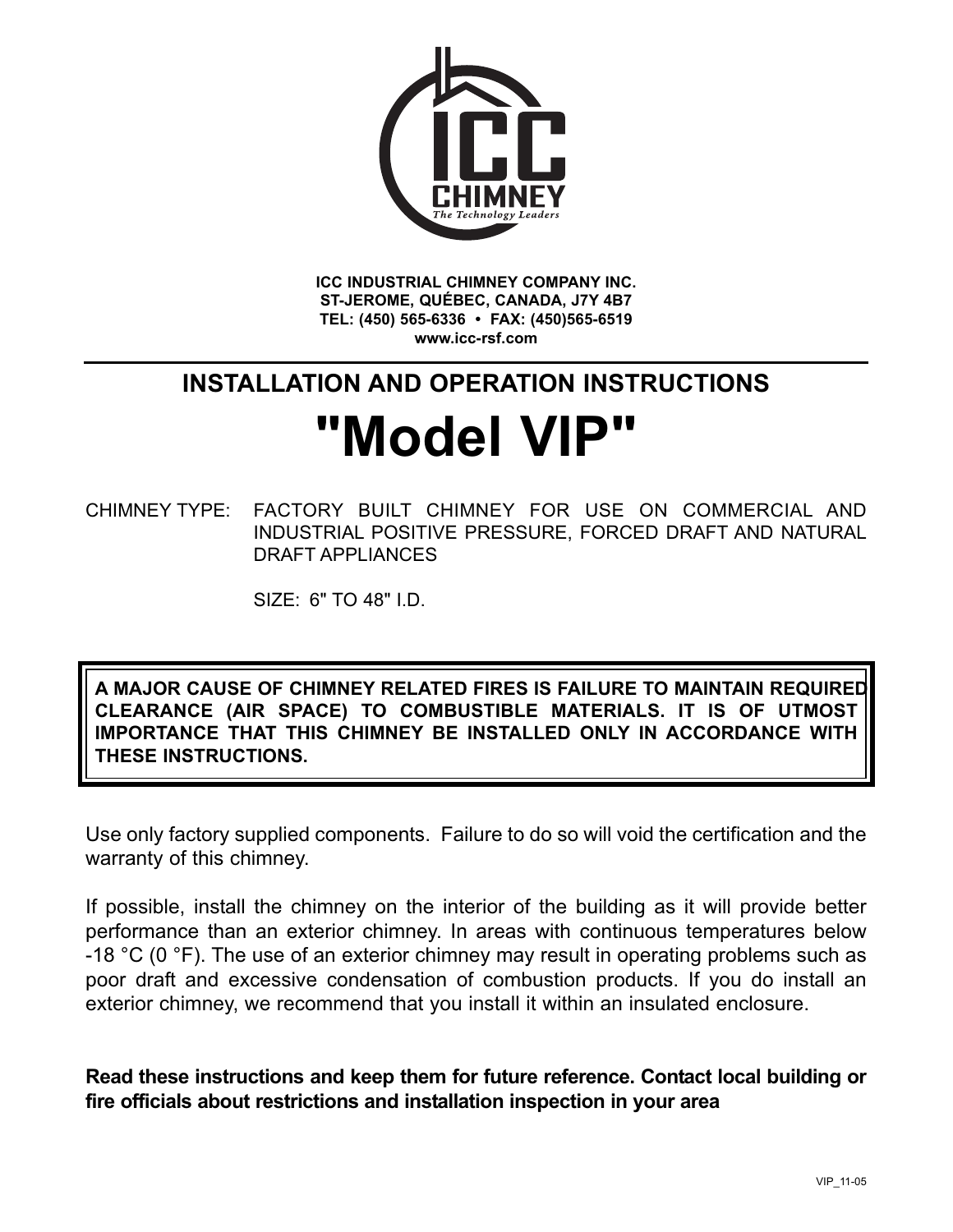# **TABLE OF CONTENTS**

| 8  |
|----|
| 9  |
|    |
| 10 |
| 10 |
|    |
|    |

#### **LISTING:**

#### **CANADA**



**CHIMNEY SIZE 6" - 48"** O. R. DOCUMENT ULC-C-959-RD-87 ULC LISTING # CMH 1428

VIP is pressure tested to the Canadian RD S657 Industrial Chimney Standard.

**USA**



**CHIMNEY SIZE 6" - 36"** STANDARD UL-103 UL-LISTING # MH-16722

VIP is listed to the UL 103 Standard. It is not pressure listed to UL 103.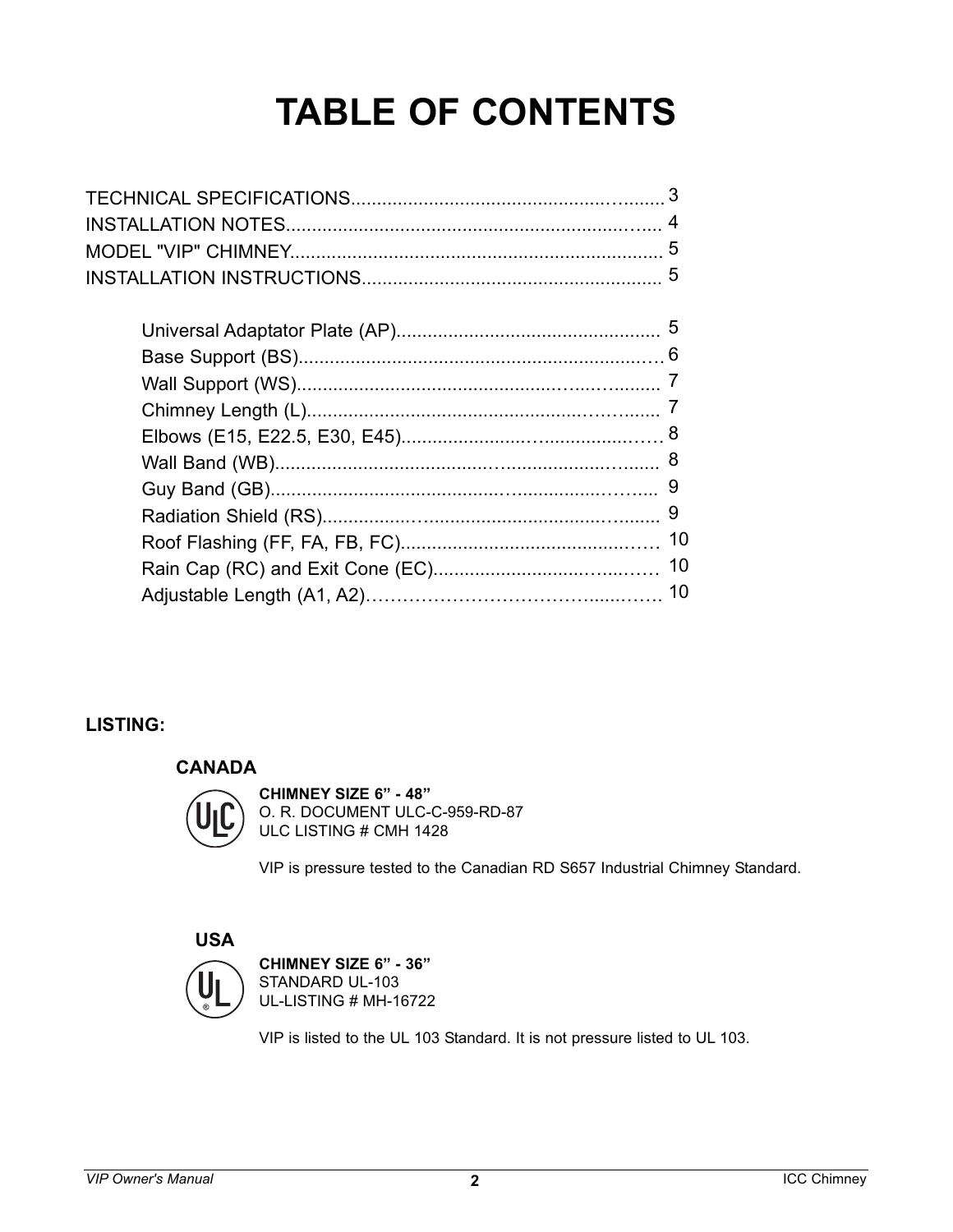# **TECHNICAL SPECIFICATIONS**

#### *MATERIALS:*

**Flue / Casing:** 304/304 - 304/Galvalume - 316/304 - 316/316

**Insulation:** High temperature mineral wool

#### *ALLOWABLE FLUE GAS TEMPERATURE:*

| <b>MAXIMUM CONTINUOUS FIRING</b> | 1400°F          | $760^{\circ}$ C |
|----------------------------------|-----------------|-----------------|
| <b>BRIEF FORCE FIRING</b>        | 1700°F          | $927^{\circ}$ C |
| <b>TESTED TO</b>                 | 1800°F          | 980°C           |
|                                  |                 |                 |
| <b>MAXIMUM CONTINUOUS FIRING</b> | $1000^{\circ}F$ | $540^{\circ}$ C |
| <b>BRIEF FORCE FIRING</b>        | 1400°F          | 760°C           |
| <b>TESTED TO</b>                 | 1700°F          | $927^{\circ}$ C |

#### *CLEARANCES:*

To Non-Combustible material: No clearance required

To Combustible material: See chart below

| CHIMNEY I.D.        | <b>CONTINUOUS TEMPERATURE</b> |        |  |  |  |  |
|---------------------|-------------------------------|--------|--|--|--|--|
| (in.)               | 1000°F                        | 1400°F |  |  |  |  |
| $6" - 12"$          | 2"                            | 2"     |  |  |  |  |
| 14"                 | $\overline{2}$ "              | 4"     |  |  |  |  |
| 16"                 | 2"                            | 5"     |  |  |  |  |
| 18" - 20"           | 2"                            | 6"     |  |  |  |  |
| $22^{\overline{0}}$ | $\overline{2}$ "              | 7"     |  |  |  |  |
| 24"                 | 4"                            | 7"     |  |  |  |  |
| $26" - 28"$         | 5"                            | 7"     |  |  |  |  |
| 30" - 32"           | 6"                            | 7"     |  |  |  |  |
| 34" - 36"           | 7"                            | 7"     |  |  |  |  |
| 38" - 48"           | 8"                            | 8"     |  |  |  |  |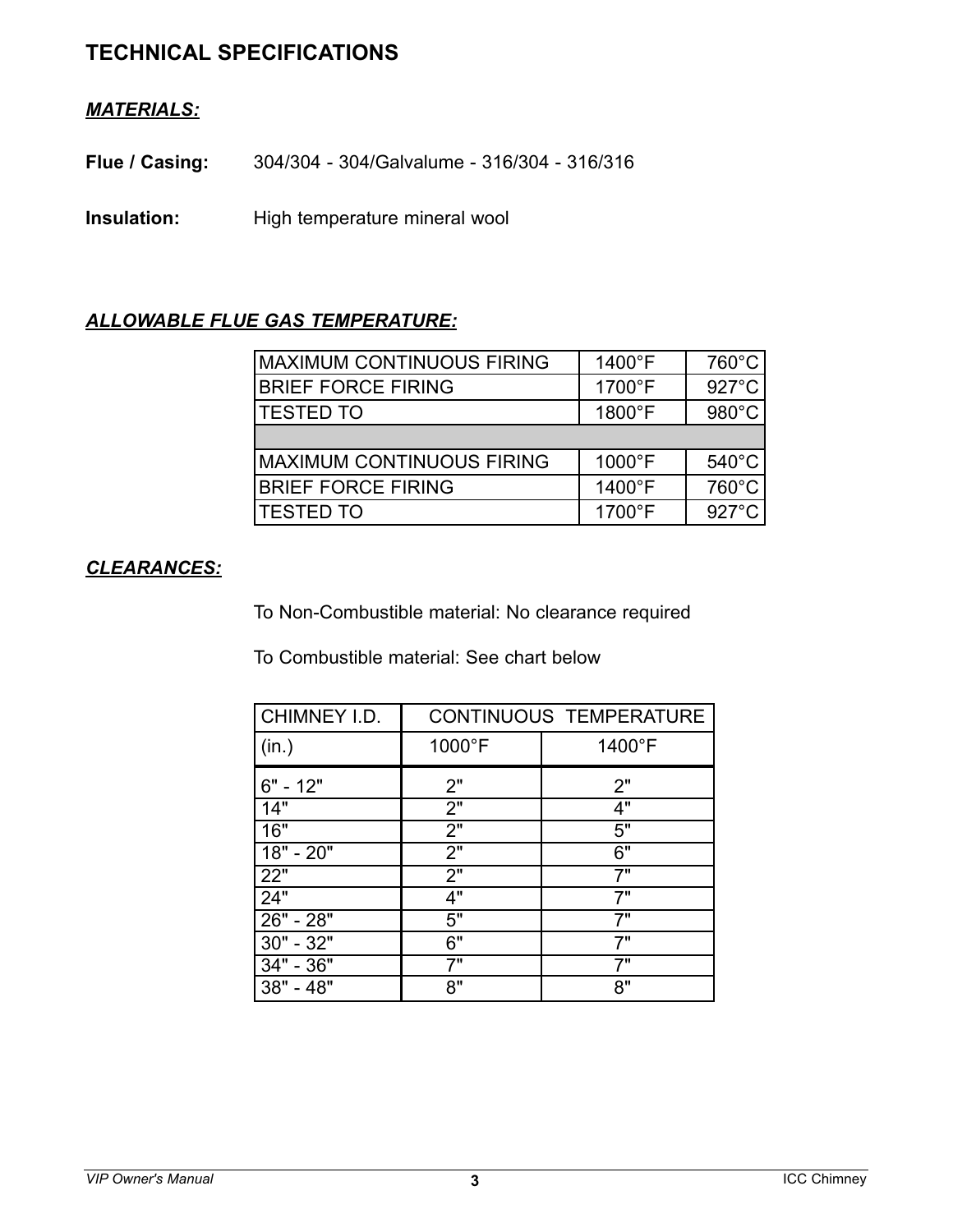# **INSTALLATION NOTES**

#### *GENERAL:*

1. The chimney is intended for use with commercial and industrial heating appliances and diesel engine generating positive pressure in the stack. This chimney is NOT for use in single or two family residences.

Allowable Flue Gas Temperature:

| <b>IMAXIMUM CONTINUOUS FIRING</b> | $1400^{\circ}$ F | 760°C.          |
|-----------------------------------|------------------|-----------------|
| <b>IBRIEF FORCE FIRING</b>        | 1700°F           | 927°C.          |
| <b>ITESTED TO</b>                 | $1800^{\circ}$ F | $980^{\circ}$ C |

- 2. Size the chimney in accordance with the appliance manufacturer's instructions. ICC will calculate correct chimney sizing on request.
- 3. The chimney must **NOT** be enclosed in a combustible chase. If it is desirable to enclose the chimney, then the enclosure must be constructed of non combustible materials. The fire rating required is determined by the local building code. A one hour fire rating is accepted in most areas.
- 4. Do not fill the space around the chimney with insulation or any other material. This space must remain empty.
- 5. The chimney shall extend at least 3'. above point of contact with the roof and at least 2'. higher than any wall, roof or adjacent building within 10'.
- 6. The maximum height of unguyed chimney above the roof is 5'.
- 7. The clearance between single wall connector and unprotected combustible material **must not be** less than 18" (refer to the Building Code in use in your area).
- 8. Factory built chimneys which extend through any story above that on which the connected appliance is located are to be provided with enclosures having a fire rating equal to or greater than that of the floor or roof assembly through which they pass.
- 9. A support must be installed on the first chimney section above each vertical tee.

#### 10. **Chimney Cleaning:**

Keep your chimney clean. Access should be provided for the inspection and cleaning of all sections of the chimney.

Have your chimney cleaned by a qualified chimney sweep. If you want to clean your chimney yourself, then clean your chimney using a nylon or metal chimney brush of the **CORRECT SIZE. DO NOT** use a brush that will scratch the stainless steel interior of the chimney.

#### 11. **Soot Formation and Need for Removal (oil appliance):**

Soot can accumulate on the chimney flue when connected to an oil fired appliance. If not removed periodically this deposit can ignite and possibly damage the chimney.

The chimney should be inspected at least once every year during the heating season to determine if any build-up of soot has occurred.

If soot has accumulated, it should be removed to reduce the risk of chimney fire.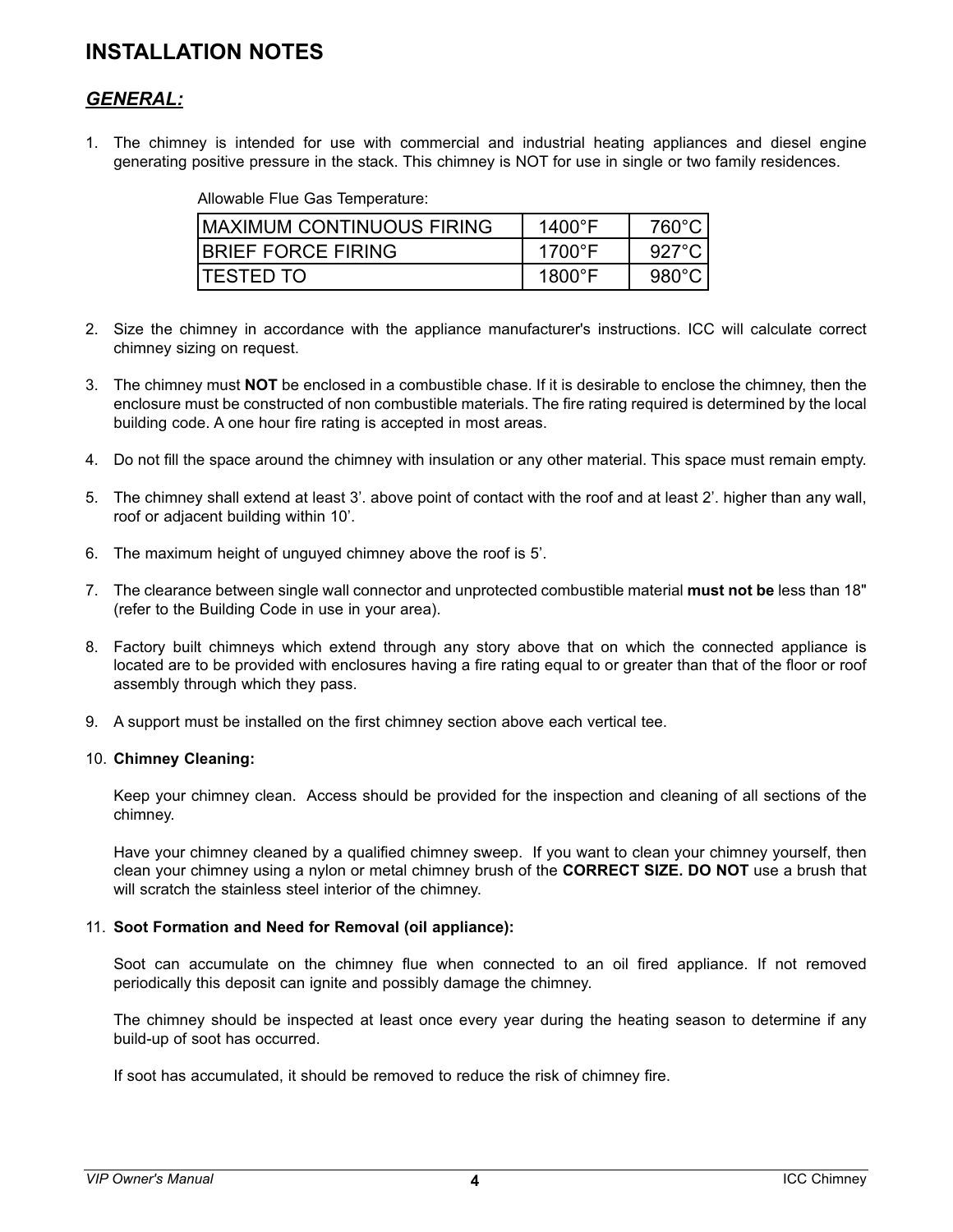# **MODEL "VIP" CHIMNEY**

- 1. The maximum height of chimney supported is:
- 2. The supports described in this booklet are the only supports which should be used with ICC's MODEL "VIP" Factory Built Chimney.
- 3. If additional height is required, use an additional support at the specified maximum chimney support height.

| Chimney Size (I.D.)     |      | 6"   | 8"   | 10"  | 12"  | 14" | 16" | 18" | 20" |
|-------------------------|------|------|------|------|------|-----|-----|-----|-----|
| Universal Adaptor Plate | (AP) | 186' | 146' | 120' | 102' | 89' | 78' | 70' | 64' |
| <b>Base Support</b>     | (BS) | 186' | 146' | 120' | 102' | 89' | 78' | 70' | 64' |
| <b>Wall Support</b>     | (WS) | 150' | 118' | 97'  | 82'  | 72' | 63' | 57' | 51' |
| Chimney Length          | (L)  | 186' | 146' | 120' | 102' | 89' | 78' | 70' | 64' |
| <b>Insulated Tee</b>    | (TR) | 82'  | 65'  | 53'  | 45'  | 39' | 35' | 31' | 28' |
|                         |      |      |      |      |      |     |     |     |     |
| Chimney Size (I.D.)     |      | 22"  | 24"  | 26"  | 28"  | 30" | 32" | 34" | 36" |
| Universal Adaptor Plate | (AP) | 58'  | 53'  | 49'  | 46'  | 43' | 40' | 38' | 36' |
| <b>Base Support</b>     | (BS) | 58'  | 53'  | 49'  | 46'  | 43' | 40' | 38' | 36' |
| <b>Wall Support</b>     | (WS) | 47'  | 43'  | 40'  | 37'  | 35' | 33' | 31' | 29' |
| Chimney Length          | (L)  | 58'  | 53'  | 49'  | 46'  | 43' | 40' | 38' | 36' |
| Insulated Tee           | (TR) | 26'  | 23'  | 22'  | 20'  | 19' | 18' | 17' | 16' |

| Chimney Size (I.D.)     |      | 38" | 40" | 42" | 44" | 46" | 48" |
|-------------------------|------|-----|-----|-----|-----|-----|-----|
| Universal Adaptor Plate | (AP) | 34' | 33' | 31' | 30' | 28' | 27  |
| <b>Base Support</b>     | 'BS) | 34' | 33' | 31' | 30' | 28' | 27  |
| <b>Wall Support</b>     | (WS) | 28' | 26' | 25' | 24' | 23' | 22' |
| Chimney Length          | (L)  | 34' | 33' | 31' | 30' | 28' | 27' |
| Insulated Tee           | TR)  | 15' | 14' | 13' | 13' | 12' | 12' |

# **INSTALLATION INSTRUCTIONS**

#### *UNIVERSAL ADAPTOR PLATE (AP)*

The chimney may be supported directly on top of the appliance. This is achieved by attaching a Universal Adaptor Plate (AP) directly to the outlet of the appliance. There are many flue collar designs as there are boiler manufacturers.

Custom plate sizes and hole patterns are available upon request.

The maximum supported height is the lesser of: the maximum allowable weight that the appliance can support or the height specified in our technical specifications.

- 1. Attach the adaptor plate to the appliance flue outlet using clamps, bolts or stainless steel metal screws depending on the flue outlet type.
- 2. Place the first chimney length on the adaptor plate.
- 3. Attach the chimney length to the adaptor plate using stainless steel metal screws through the adaptor plate retaining brackets.

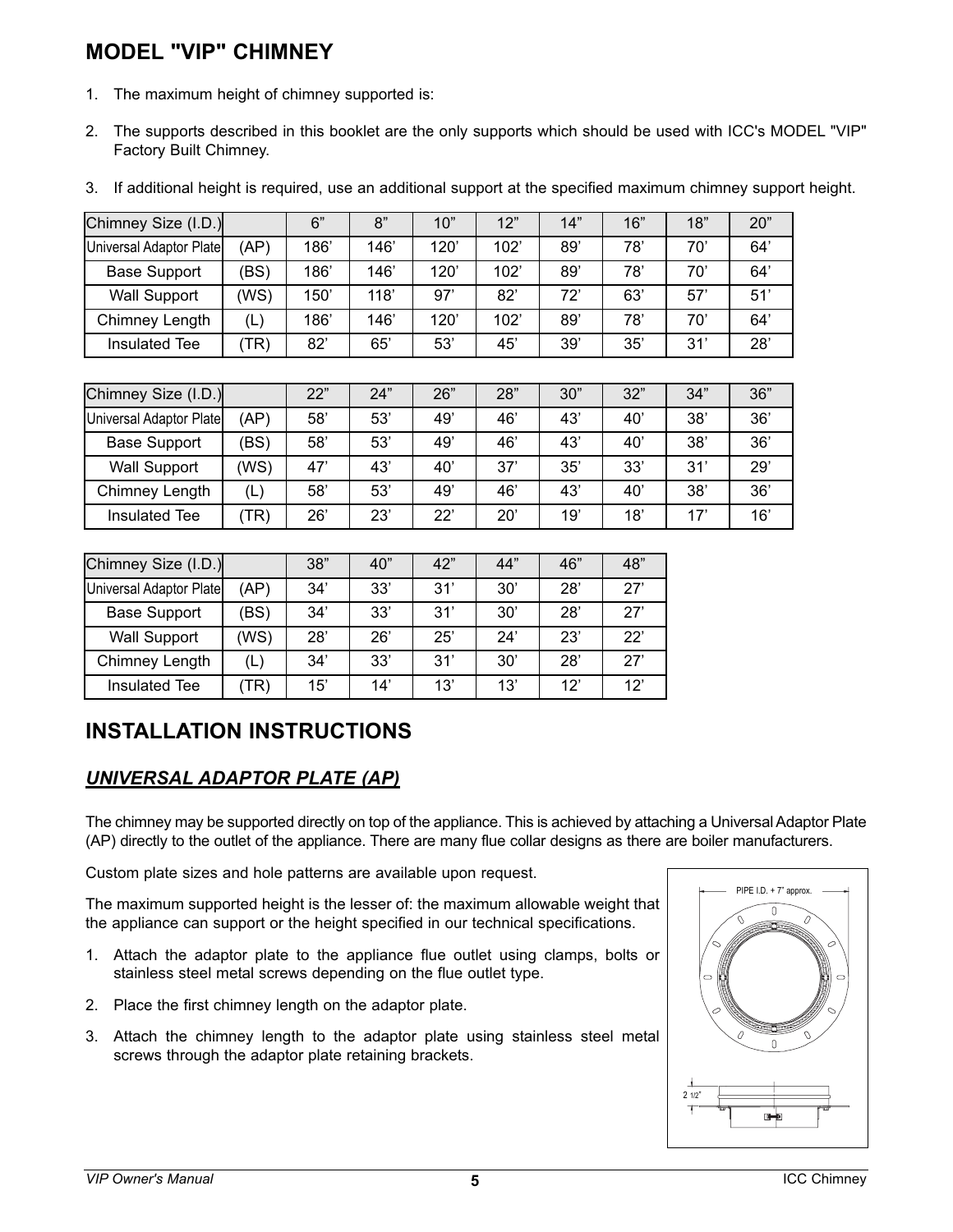#### *BASE SUPPORT (BS)*

This Support may be attached to a combustible or non-combustible floor or roof.

- 1. Attach the support to the floor or roof using at least a #10 X 2" screw through each hole in the support.
- 2. Place the support collar around the chimney length at the desired height. Tighten the ring and then screw the stainless steel metal screws (supplied with support) through the collar and into the chimney casing. Be sure to use a metal screw in each prepunched hole.
- 3. Place the chimney and collar in the support.
- 4. Continue installing chimney lengths as required.



| Chimney Size (I.D.) | 6"  | 8"  | 10" | 12" | 14" | 16" | 18" | 20" |
|---------------------|-----|-----|-----|-----|-----|-----|-----|-----|
| Combustible         | 12" | 14" | 16" | 18" | 20" | 22" | 24" | 26" |
| Non-Combustible     | 9"  | 11" | 13" | 15" | 17" | 19" | 21" | 23" |
|                     |     |     |     |     |     |     |     |     |
| Chimney Size (I.D.) | 22" | 24" | 26" | 28" | 30" | 32" | 34" | 36" |
| Combustible         | 28" | 34" | 38" | 40" | 44" | 46" | 50" | 52" |
| Non-Combustible     | 25" | 27" | 29" | 31" | 33" | 35" | 37" | 39" |
|                     |     |     |     |     |     |     |     |     |
| Chimney Size (I.D.) | 38" | 40" | 42" | 44" | 46" | 48" |     |     |
| Combustible         | 56" | 58" | 60" | 62" | 64" | 66" |     |     |
| Non-Combustible     | 41" | 43" | 45" | 47" | 49" | 51" |     |     |

#### The Minimum Hole Size (1000°F flue gas)

| Chimney Size (I.D.) | 6"  | 8"  | 10" | 12" | 14" | 16" | 18" | 20" |
|---------------------|-----|-----|-----|-----|-----|-----|-----|-----|
| Combustible         | 12" | 14" | 16" | 18" | 24" | 28" | 32" | 34" |
| Non-Combustible     | 9"  | 11" | 13" | 15" | 17" | 19" | 21" | 23" |
|                     |     |     |     |     |     |     |     |     |
| Chimney Size (I.D.) | 22" | 24" | 26" | 28" | 30" | 32" | 34" | 36" |
| Combustible         | 38" | 40" | 42" | 44" | 46" | 48" | 50" | 52" |
| Non-Combustible     | 25" | 27" | 29" | 31" | 33" | 35" | 37" | 39" |
|                     |     |     |     |     |     |     |     |     |
| Chimney Size (I.D.) | 38" | 40" | 42" | 44" | 46" | 48" |     |     |
| Combustible         | 56" | 58" | 60" | 62" | 64" | 66" |     |     |
| Non-Combustible     | 41" | 43" | 45" | 47" | 49" | 51" |     |     |
|                     |     |     |     |     |     |     |     |     |

#### The Minimum Hole Size (1400°F flue gas)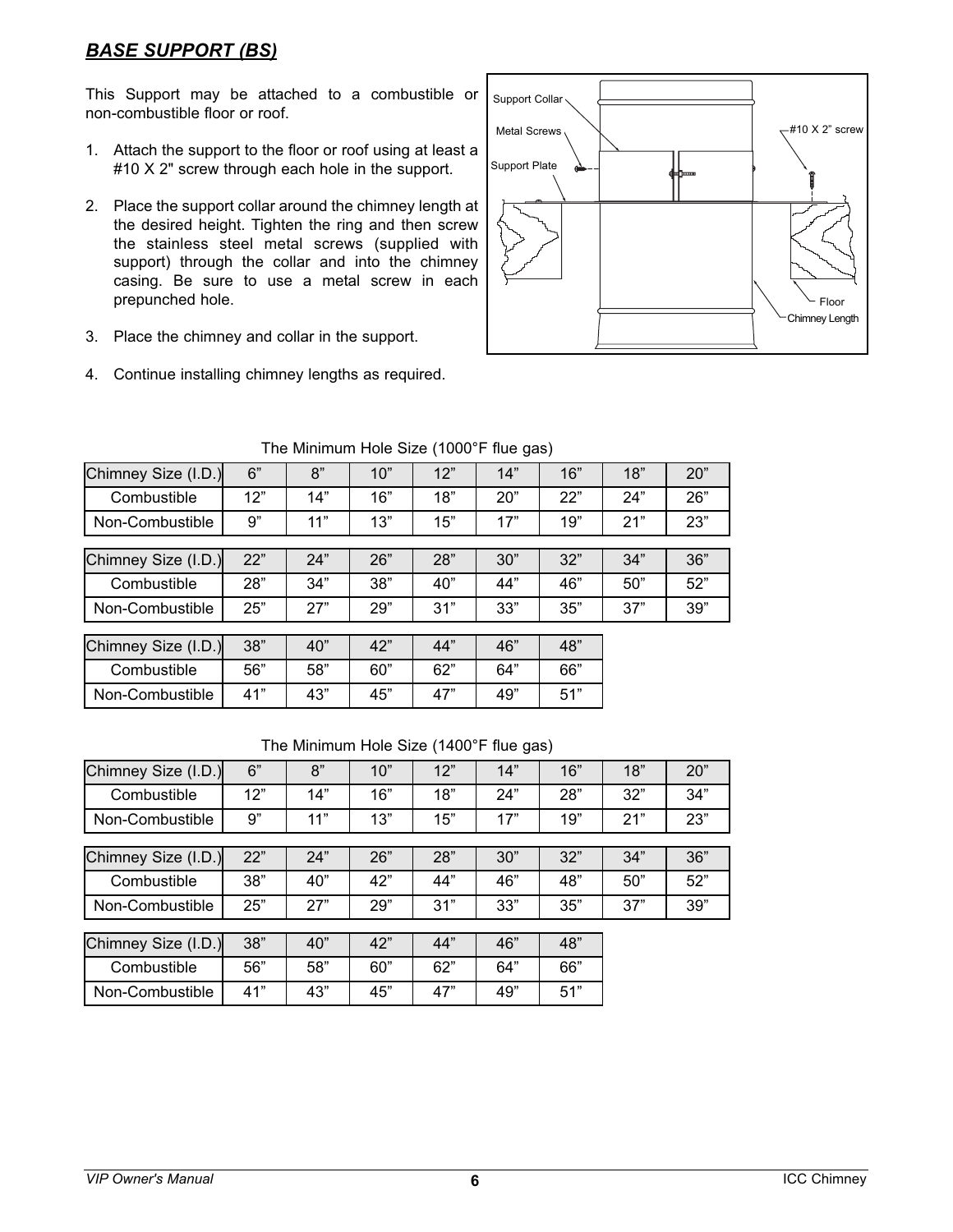#### *WALL SUPPORT (WS)*

This support may be attached to a combustible or non-combustible wall. It may be used to support an Insulated Tee or a Chimney Length.

- 1. Attach the main support plate to the wall using at least a #10 X 2" screw through each hole in the plate. Make sure the support is horizontal, then attach the angle arms to the wall above the support.
- 2. Place the support collar around the chimney length at the desired height. Tighten the ring and then screw the stainless steel metal screws (supplied with support) through the collar and into the chimney casing. Be sure to use as many metal screws as there are prepunched holes in the chimney lengths.
- 3. Place the chimney and collar in the support.
- 4. Continue installing chimney lengths as required.

#### *CHIMNEY LENGTHS (L)*

Typical for Chimney Length, Tee and Elbow installation.

Install Chimney lengths as follows:

- 1. Before you fasten the chimney sections together apply caulking (apx. 3/16 Ø) above the top bead of the first chimney section.
- 2. Firmly place the next chimney section on top of the first section. Screw the stainless steel metal screws (supplied with the length) through the prepunched holes in the bottom of the length and into the lower length. Be sure to use a metal screw in each prepunched hole.
- 3. Wipe the excess caulking over the screw heads and along the joint surface.
- 4. Install the locking band over the joint. The locking band overlaps one of the beads above and one of the beads below the joint.
- 5. Continue until the required chimney height is achieved.

*Note: Only use the Caulking supplied by ICC with your chimney order.*



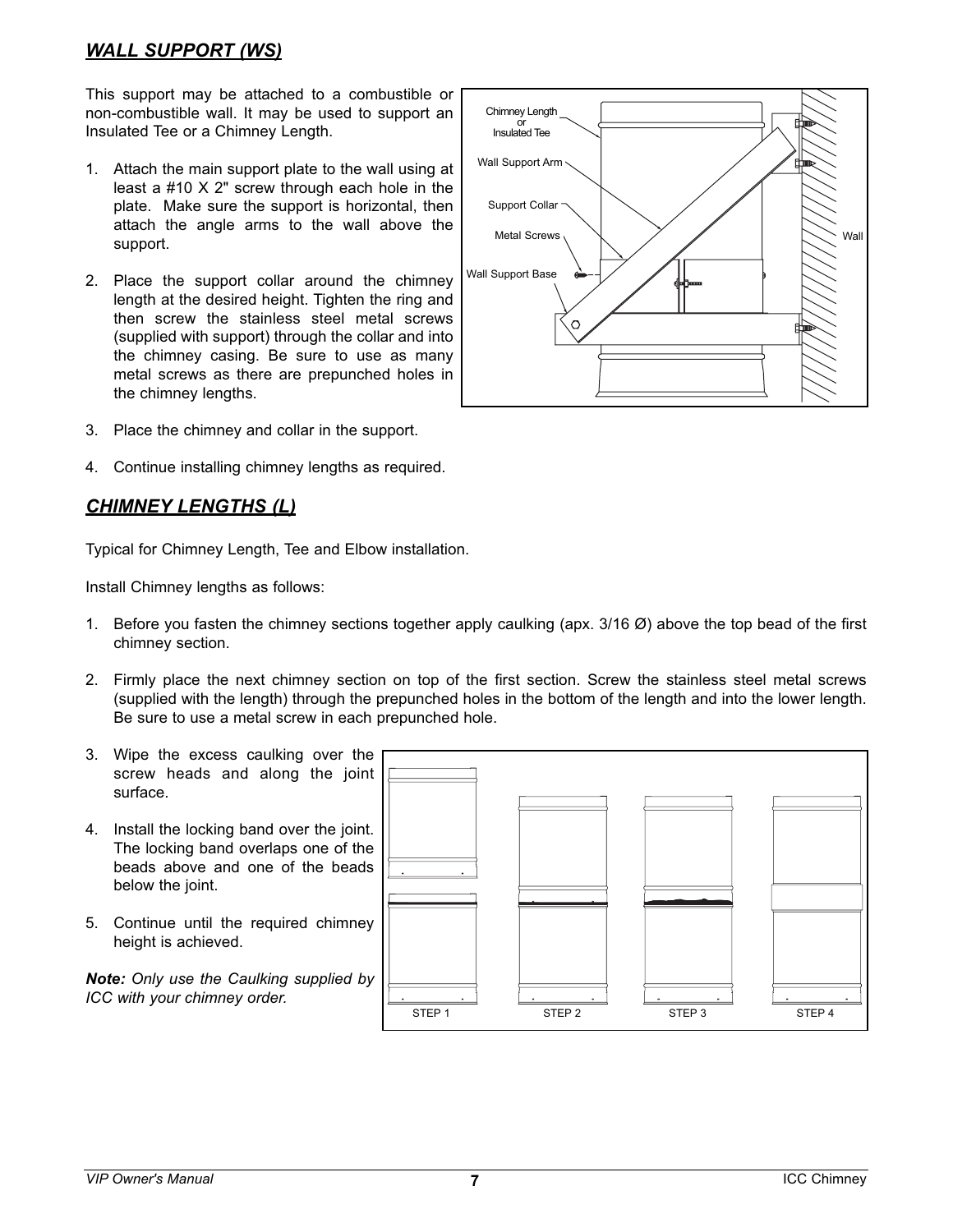#### *ELBOWS (E15, E22.5, E30, E45)*

Elbows are used to offset the chimney in order to bypass a building obstruction. The number of elbows used and the degree of offset should be kept to a minimum because offsets reduce the draft available to the chimney.

The elbows are attached and sealed in the same manner as the chimney lengths.

A support must be used above any offset.

A Guy Band (GB) must be used for any offset of more than ten feet. Use additional Guy Bands at ten foot intervals of the offset chimney.

1. Place the elbow on the chimney length.



2. Screw the stainless steel metal screws (supplied with the elbow) through the prepunched holes in the bottom of the elbow and into the lower length. Be sure to use a metal screw in each prepunched hole.

#### *WALL BAND (WB)*

The Wall Band is used to secure the chimney to an exterior or interior wall. The recommended maximum length of chimney between wall bands is ten feet.

- 1. Choose a convenient location for the Wall Band.
- 2. Place the band collar around the chimney length at the desired height. Tighten the ring and then screw the stainless steel metal screws (supplied with wall band) through the collar and into the chimney casing. Be sure to use a metal screw and sealant in each prepunched hole.
- 3. Attach the band arms to the collar using the bolts supplied.
- 4. Attach the band arms to the wall a minimum of #10 X 2" metal screws through each hole in the support.

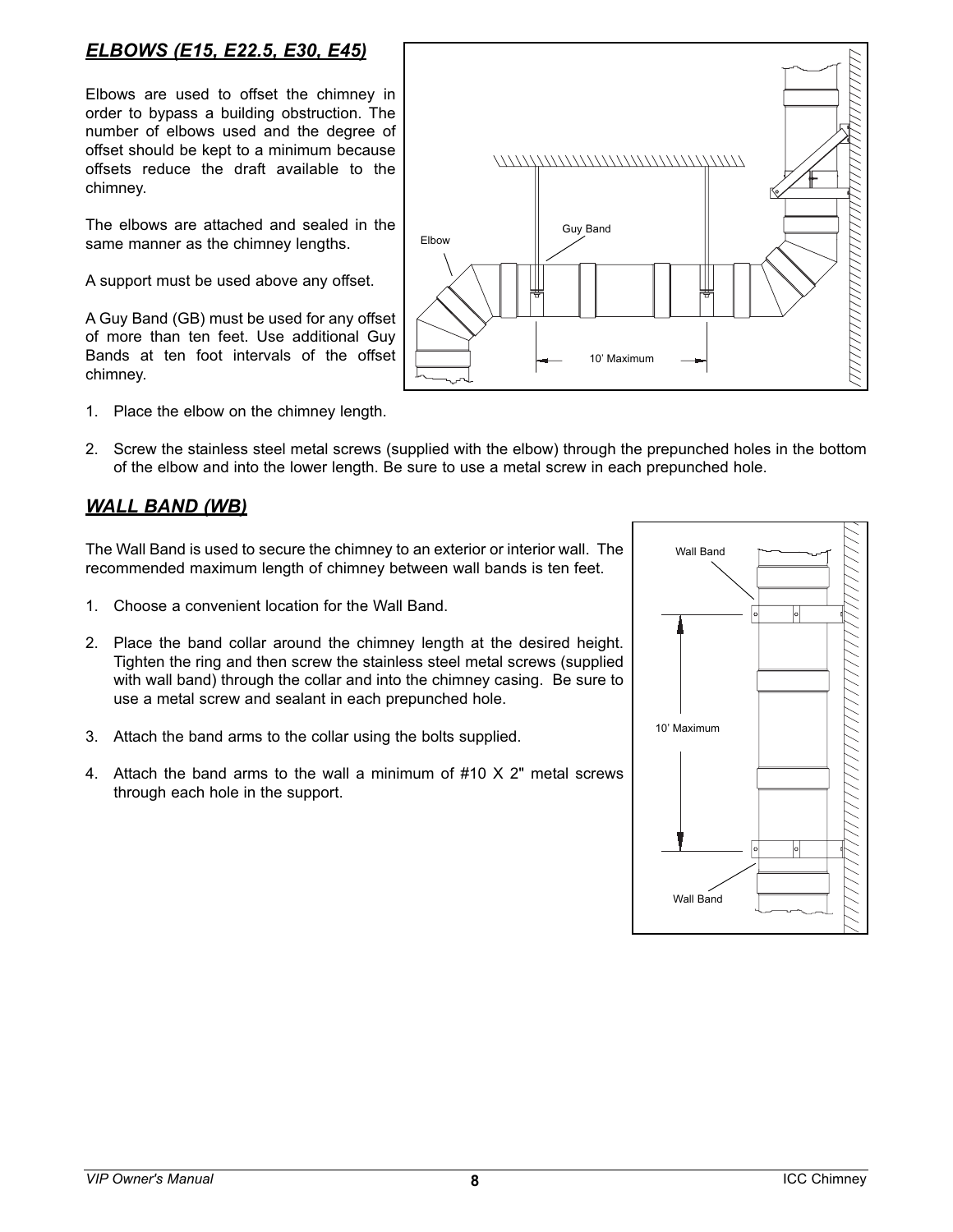#### *GUY BAND (GB)*

The Guy Band may be used to support an offset chimney. The maximum distance between Guy Bands is ten feet.

The Guy Band may also be used to secure a chimney above the roof. The maximum length of unguyed chimney above the roof is five feet. The maximum length of guyed chimney above the roof is twenty feet. The maximum length of chimney between guy bands is ten feet. If height greater than twenty feet is required above the roof, an engineered support system should be installed.

- 1. Place the band collar around the chimney length at the desired location. Tighten the ring and then screw the Roof Attachment stainless steel metal screws (supplied with the band) through the band and into the chimney casing. Be sure to use a metal screw in each prepunched hole.
- 2. Attach guy wires to the band and to the roof or ceiling using adequate attachments (not supplied). Tighten the guy wires until the chimney is properly located and secure.

#### *RADIATION SHIELD (RS)*

The Radiation Shield is used to shield the chimney when passing through a combustible floor or roof.

- 1. Install the length of chimney that passes through the floor or roof.
- 2. Fit the Radiation Shield over the chimney and position it so that the attachment tabs touch the floor or roof.
- 3. Attach the tabs to the floor or roof using #8 X 2" screws.





| Chimney Size (I.D.) | 6"  | 8"  | 10" | 12" | 14" | 16" | 18" | 20" |
|---------------------|-----|-----|-----|-----|-----|-----|-----|-----|
| Hole size           | 12" | 14" | 16" | 18" | 20" | 22" | 24" | 26" |
|                     |     |     |     |     |     |     |     |     |
| Chimney Size (I.D.) | 22" | 24" | 26" | 28" | 30" | 32" | 34" | 36" |
| Hole size           | 28" | 34" | 38" | 40" | 44" | 46" | 50" | 52" |
|                     |     |     |     |     |     |     |     |     |
| Chimney Size (I.D.) | 38" | 40" | 42" | 44" | 46" | 48" |     |     |
| Hole size           | 56" | 58" | 60" | 62" | 64" | 66" |     |     |

The Minimum Hole Size (1000°F flue gas)

| Chimney Size (I.D.) | 6"  | 8"  | 10" | 12" | 14" | 16" | 18" | 20" |  |
|---------------------|-----|-----|-----|-----|-----|-----|-----|-----|--|
| Hole size           | 12" | 14" | 16" | 18" | 24" | 28" | 32" | 34" |  |
|                     |     |     |     |     |     |     |     |     |  |
| Chimney Size (I.D.) | 22" | 24" | 26" | 28" | 30" | 32" | 34" | 36" |  |
| Hole size           | 38" | 40" | 42" | 44" | 46" | 48" | 50" | 52" |  |
|                     |     |     |     |     |     |     |     |     |  |
| Chimney Size (I.D.) | 38" | 40" | 42" | 44" | 46" | 48" |     |     |  |
| Hole size           | 56" | 58" | 60" | 62" | 64" | 66" |     |     |  |
|                     |     |     |     |     |     |     |     |     |  |

The Minimum Hole Size (1400°F flue gas)